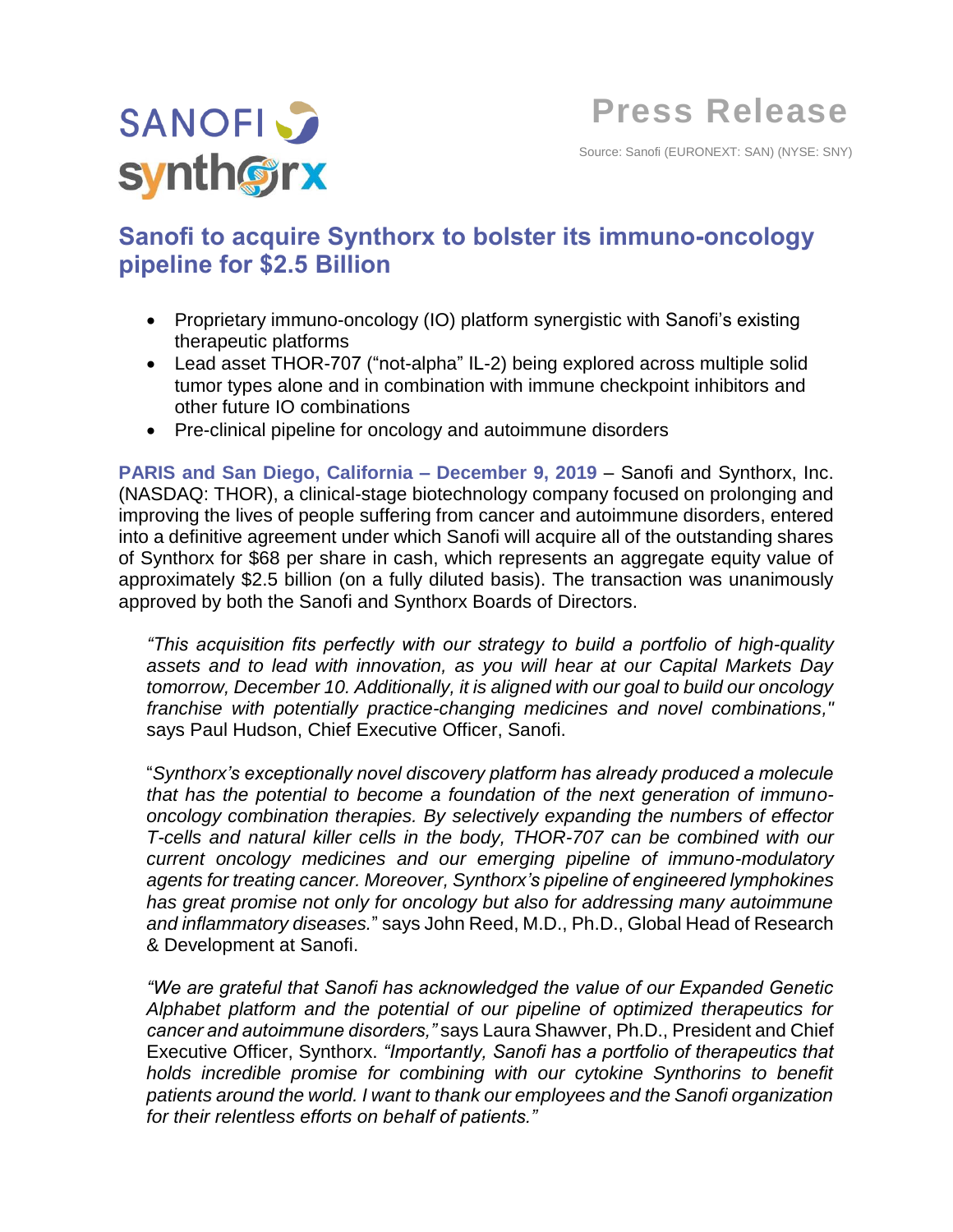# **Enhancing Sanofi's Immuno-Oncology Franchise**

Synthorx's lead immuno-oncology product candidate, THOR-707, a variant of interleukin-2 (IL-2), is in clinical development in multiple solid tumor types as a single agent and in combination with immune checkpoint inhibitors. It has the potential to become the best-in-class IL-2 therapeutic for the treatment of solid tumors and demonstrate improved pharmacology, less frequent dosing, and therapeutic superiority when compared to other IL-2 compounds.

The addition of THOR-707 and Synthorx's other earlier-stage cytokine programs to Sanofi's pipeline will enhance Sanofi's position in oncology, and in immuno-oncology. We expect IL-2 to become a foundation of future IO-IO combinations as well as offering multiple combination opportunities with Sanofi's clinical and pre-clinical oncology assets, including with PD-1, CD-38, and molecules that modulate effector T-cells and natural killer cells.

## **Synergistic with Sanofi's existing platforms**

Synthorx's Expanded Genetic Alphabet platform is expected to be a source for developing a differentiated therapeutic pipeline. Alone and in combination with other existing Sanofi platforms, including the Nanobody<sup>®</sup> technology, it will enable the company to develop a wide range of novel biologics, including drug conjugates, protein fusions, and multi-specific biologics, with applications beyond oncology and extending to other therapeutic areas.

## **Transaction Terms**

Under the terms of the merger agreement, Sanofi will commence a cash tender offer to acquire all of the outstanding shares of Synthorx common stock for \$68 per share in cash for a total enterprise value of approximately \$2.35 billion. The \$68 per share acquisition price represents a 172% premium to Synthorx's closing price on December 6, 2019.

The consummation of the tender offer is subject to customary closing conditions, including the tender of at least a majority of the outstanding shares of Synthorx common stock, the expiration or termination of the waiting period under the Hart-Scott-Rodino Antitrust Improvements Act of 1976, and other customary conditions. Following the successful completion of the tender offer, a wholly owned subsidiary of Sanofi will merge with Synthorx and the outstanding Synthorx shares not tendered in the tender offer will be converted into the right to receive the same \$68 per share in cash paid in the tender offer. The tender offer is expected to commence in December 2019. Sanofi plans to finance the transaction with cash on hand. Subject to the satisfaction or waiver of customary closing conditions, Sanofi expects to complete the acquisition in the first quarter of 2020.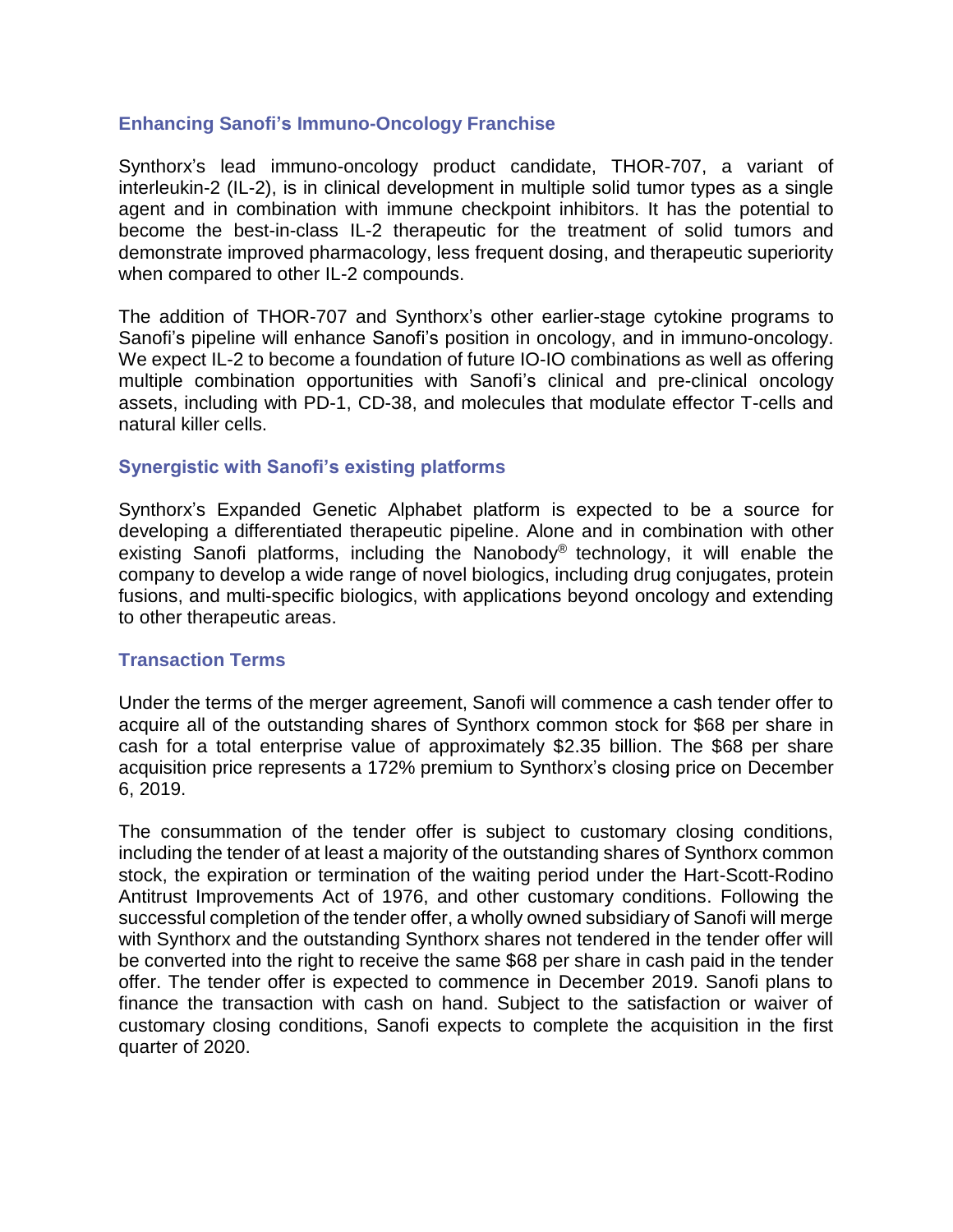Morgan Stanley & Co. is acting as financial advisor to Sanofi and Weil, Gotshal & Manges LLP is acting as its legal counsel. Centerview Partners LLC is acting as exclusive financial advisor to Synthorx and Cooley LLP is acting as its legal counsel.

## **About Synthorx**

Synthorx, Inc. is a clinical-stage biotechnology company focused on prolonging and improving the lives of people with cancer and autoimmune disorders. Synthorx's proprietary, first-of-its-kind Expanded Genetic Alphabet platform technology expands the genetic code by adding a new DNA base pair and is designed to create optimized biologics, referred to as Synthorins. A Synthorin is a protein optimized through incorporation of novel amino acids encoded by the new DNA base pair that enables site-specific modifications, which enhance the pharmacological properties of these therapeutics. The company's lead immuno-oncology (IO) product candidate, THOR-707, a variant of IL-2, is in development in multiple tumor types as a single agent and in combination with an immune checkpoint inhibitor. The company was founded based on important discoveries by Dr. Floyd Romesberg and The Scripps Research Institute. Synthorx is headquartered in La Jolla, Calif. For more information, visit [www.Synthorx.com.](https://urldefense.proofpoint.com/v2/url?u=http-3A__www.synthorx.com&d=DwMFAg&c=Dbf9zoswcQ-CRvvI7VX5j3HvibIuT3ZiarcKl5qtMPo&r=qKB5FRX99749kFKj7hGHDd63Srzqnct-cX06pNHdGs4&m=XvsK12gxyYPoYmZX3ltTCpyaSGvpAFlnU6yjp2-sBis&s=91s7x2f-Tq8sH_CZEGRwOGemegMpdJl4U5acWE5Re9A&e=)

## **About Sanofi**

Sanofi is dedicated to supporting people through their health challenges. We are a global biopharmaceutical company focused on human health. We prevent illness with vaccines, provide innovative treatments to fight pain and ease suffering. We stand by the few who suffer from rare diseases and the millions with long-term chronic conditions.

With more than 100,000 people in 100 countries, Sanofi is transforming scientific innovation into healthcare solutions around the globe.

Sanofi, Empowering Life

**Media Relations Contact** Ashleigh Koss Tel.: +1 908 205 2572 [ashleigh.koss@sanofi.com](mailto:ashleigh.koss@sanofi.com)

**Synthorx Media Relations** Lauren Fish Canale Communications Tel.:619-849-5386 [lauren@canalecomm.com](mailto:lauren@canalecomm.com)

**Sanofi Investor Relations** George Grofik Tel.: +33 (0)1 53 77 45 45 [ir@Sanofi.com](mailto:ir@saturn.com)

**Synthorx Investor Relations**

Enoch Kariuki, Pharm.D. Tel.: +1 858-750-4750 [ekariuki@Synthorx.com](mailto:ekariuki@Synthorx.com)

Christina Tartaglia Stern IR, Inc. Tel.: +1 212-362-1200 [christina.tartaglia@sternir.com](mailto:christina.tartaglia@sternir.com)

#### *Sanofi and Synthorx Forward-Looking Statements*

*This communication contains forward-looking statements. Forward-looking statements are statements that are not historical*  facts and may include projections and estimates and their underlying assumptions, statements regarding plans, objectives, *intentions and expectations with respect to future financial results, events, operations, services, product development and potential, and statements regarding future performance. Forward-looking statements are generally identified by the words "expects", "anticipates", "believes", "intends", "estimates", "plans", "will be" and similar expressions. Although Sanofi's and Synthorx's management each believes that the expectations reflected in such forward-looking statements are reasonable, investors are cautioned that forward-looking information and statements are subject to various risks and uncertainties, many of which are difficult to predict and generally beyond the control of Sanofi and Synthorx, that could cause actual results and developments to differ materially from those expressed in, or implied or projected by, the forward-looking information and statements. These risks and uncertainties include among other things, risks related to Sanofi's and Synthorx's ability to*  complete the acquisition on the proposed terms or on the proposed timeline, including the receipt of required regulatory *approvals, the possibility that competing offers will be made, other risks associated with executing business combination transactions, such as the risk that the businesses will not be integrated successfully, that such integration may be more difficult,*